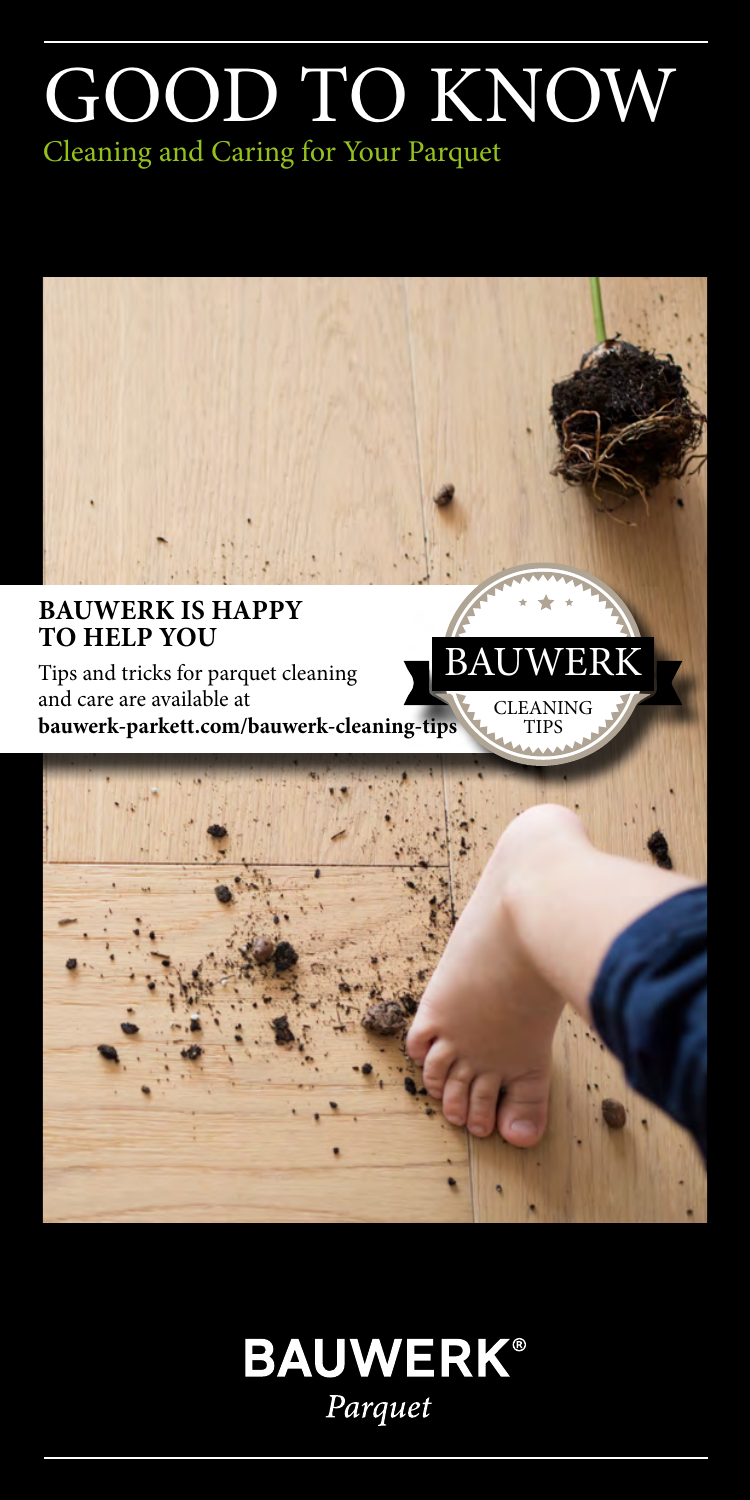You have decided to get high-quality parquet from Bauwerk. We are convinced that it will give you years of enjoyment. Bauwerk Parkett offers a range of cleaning and maintenance products suitable for the needs of your parquet.

The table below shows the products that are suitable for the different surfaces.

Cleaning and care products, including sets, are available in our Worlds of parquet, our affiliated parquet installers and directly from our web shop: **shop.bauwerk-parkett.com**

# **Cleaning & care products, guide**

|                                  | <b>Surfaces</b>          |                          |                          |
|----------------------------------|--------------------------|--------------------------|--------------------------|
| Cleaning                         | matt lacquered           | <b>B-Protect</b> ®       | natural oiled            |
| Cleaning and                     | <b>Parquet Cleaner</b>   | <b>Parquet Cleaner</b>   | <b>Parquet Cleaner</b>   |
| maintenance                      | Art. no.                 | Art. no.                 | Art. no.                 |
|                                  | 1101 0989                | 1101 0989                | 1101 0989                |
| Thorough cleaning                | <b>Intensive Cleaner</b> | <b>Intensive Cleaner</b> | <b>Intensive Cleaner</b> |
| (f.e. removal of old             | Art. no.                 | Art. no.                 | Art. no.                 |
| coats of protective<br>products) | 1101 0992                | 1101 0992                | 1101 0992                |
| $\&$                             |                          |                          |                          |
| Cleaning of<br>stubborn dirt     |                          |                          |                          |

**Care**

| Maintenance care           | Parquet Care Eco<br>Art. no.<br>1002 3187<br><b>POP</b> | Parquet Care Eco<br>Art. no.<br>1002 3187 | Mop Care<br>Art. no.<br>1101 0994                          |
|----------------------------|---------------------------------------------------------|-------------------------------------------|------------------------------------------------------------|
| Touching up the<br>surface | Wax Polish*<br>Art. no.<br>1002 2750                    | Parquet Care Eco<br>Art. no.<br>1002 3187 | <b>Care Oil Eco</b><br>colourless<br>Art. no.<br>1002 2243 |
|                            |                                                         |                                           | Care Oil coloured**<br>Art. no.<br>acc.<br>to colour       |

*\* must be machine-polished | \*\* for coloured products*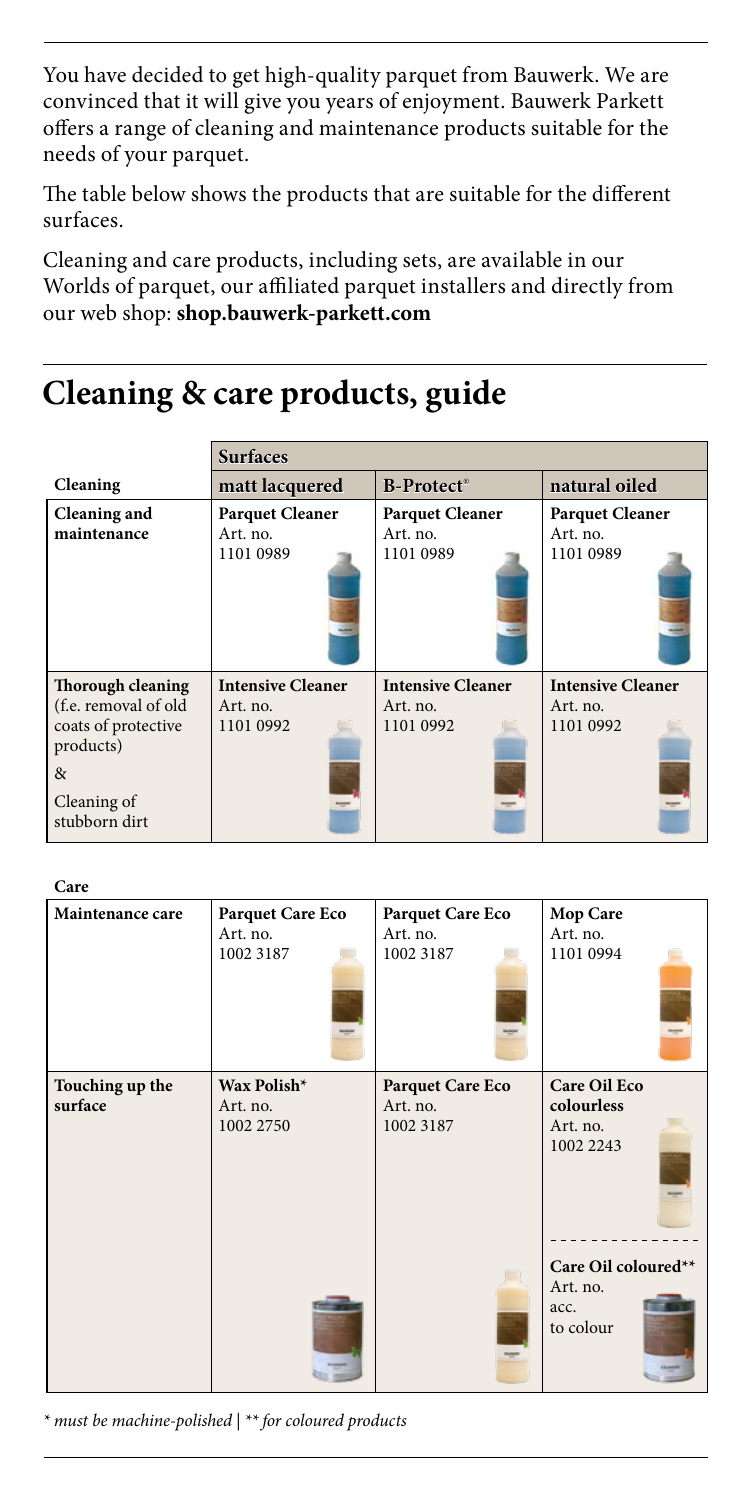# **Cleaning and care of natural oiled parquet**

The oil treatment of parquet floors produces an impregnated surface that protects the parquet wood from wear and dirt. Regular cleaning and care of this surface will protect this surface and maintain its natural appearance.

# *Maintenance cleaning*

A brush, mop or vacuum cleaner is sufficient for basic cleaning and removing loose dirt. Sticky dirt can be wiped off with a damp cleaning cloth. For damp wiping, add a non-abrasive cleaning product to the water, such as Bauwerk parquet cleaner\*.

Heavy dirt can best be removed with Bauwerk Intensive Cleaner\* or Bauwerk Spot Remover\*.

#### *Basic cleaning*

Use Bauwerk Intensive Cleaner\* to remove old layers left by care products.

#### *Initial maintenance*

On request, your installer will carry out the initial maintenance care after installation. This process will provide additional protection for the joints and edge areas to stop the penetration of dirt and moisture. We recommend that you use the Bauwerk Care Oil Eco colourless\* for the initial maintenance.

#### *Maintenance care*

Bauwerk Mop Care\* is recommended for routine maintenance care. This maintenance concentrate is added to the cleaning water. Treatment frequency depends on the intensity of use.

#### *Touching up the surface*

The cleaned surface can be rejuvenated with Bauwerk Care Oil Eco Colourless\*. How often you have to oil your parquet depends on its use. We recommend re-oiling your floor once a year.

*\* Please read the instructions for use on the bottle.*



# **Safety information**

Cloths soaked with oil are flammable. Left standing in an exposed pile, the natural characteristics of dried vegetable oils can cause them to burst into flames. Therefore, you should store oil-soaked cloths in a closed metal container or dry them spread out on a non-flammable surface outside. After they are completely dry, the cloths can be disposed of with your normal household garbage.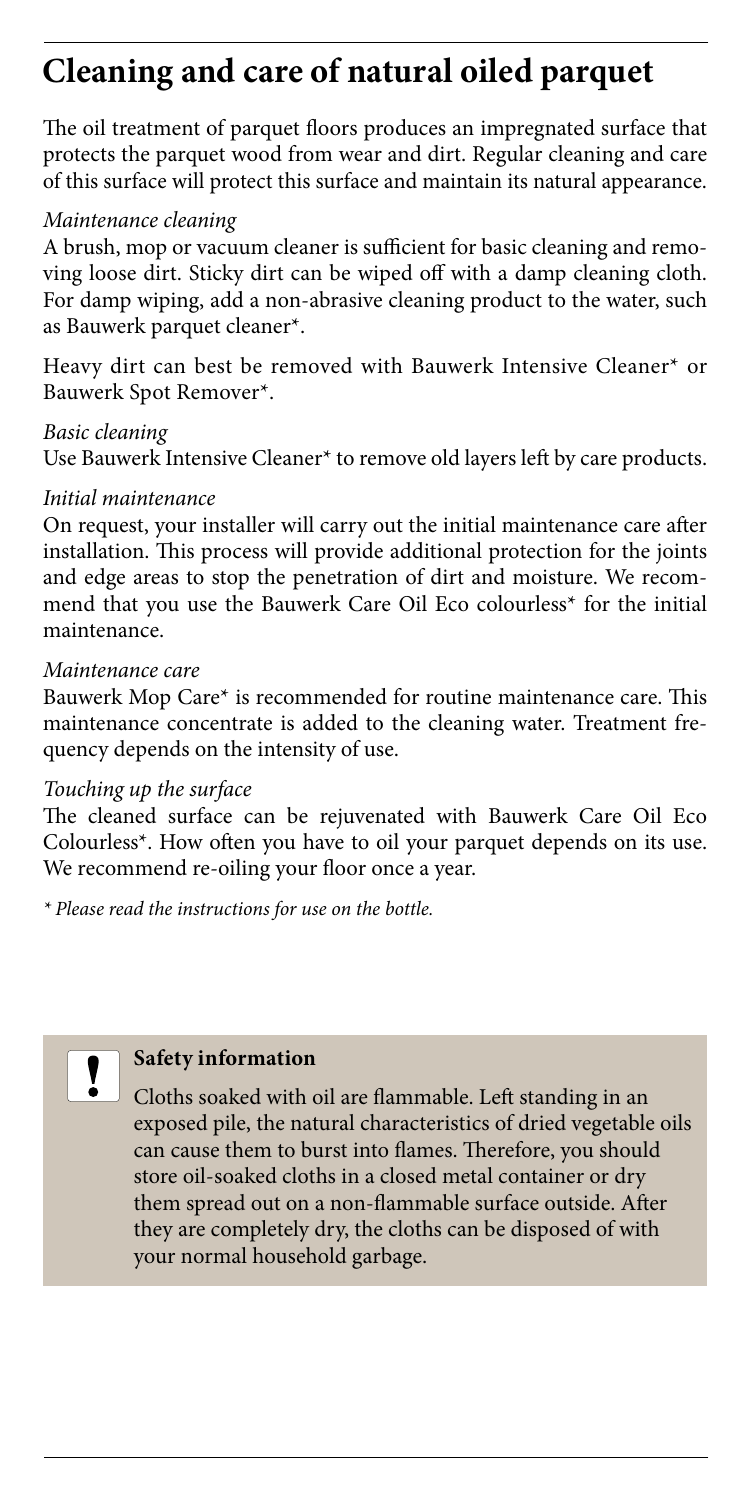# **Cleaning and care of lacquered parquet**

Multiple layers of lacquer seal the surface and protect the parquet against use and dirt. Bauwerk offers three sealed lacquered surfaces: B-Protect, matt lacquered and lacquered. Bauwerk cleaning products remove any dirt while Bauwerk care products renew the protection provided by the lacquer sealing.

# *Maintenance cleaning*

A brush, mop or vacuum cleaner is sufficient for basic cleaning and removing loose dirt. Sticky dirt can be wiped off with a damp cleaning cloth. For damp wiping, add a non-abrasive cleaning product to the water, such as Bauwerk Parquet Cleaner\*.

Heavy dirt can best be removed with Bauwerk Intensive Cleaner\* or Bauwerk Spot Remover\*.

*Basic cleaning*  Use Bauwerk Intensive Cleaner\* to remove old layers left by care products.

# *Initial maintenance*

On request, your installer will carry out the initial maintenance care after installation. This process will provide additional protection for the joints and edge areas to stop the penetration of dirt and moisture. We recommend that you use the Bauwerk Wax Polish\* or the Bauwerk Parquet Care Eco\* for the initial maintenance. **Note:** For B-Protect surfaces, always use Bauwerk Parquet Care Eco\*.

# *Maintenance care*

We recommend Bauwerk Parquet Care Eco\* for regular maintenance care. The treatment frequency depends on the intensity of use.

# *Touching up the surface*

For touching up surfaces that are subject to substantial wear and tear, we recommend Bauwerk Wax Polish\*. Since the treatment is done by machine, we recommend contacting your installer.

*\* Please read the instructions for use on the bottle.*

# **Repairing scratches and abrasion**

Open patches can be protected by touching up the surface. For largescale damage or unusual spots, contact your installer.

**Note:** If you have nature oiled stained parquet, please contact your installer or one of our Worlds of Parquet to find the right Bauwerk care oil for your floor.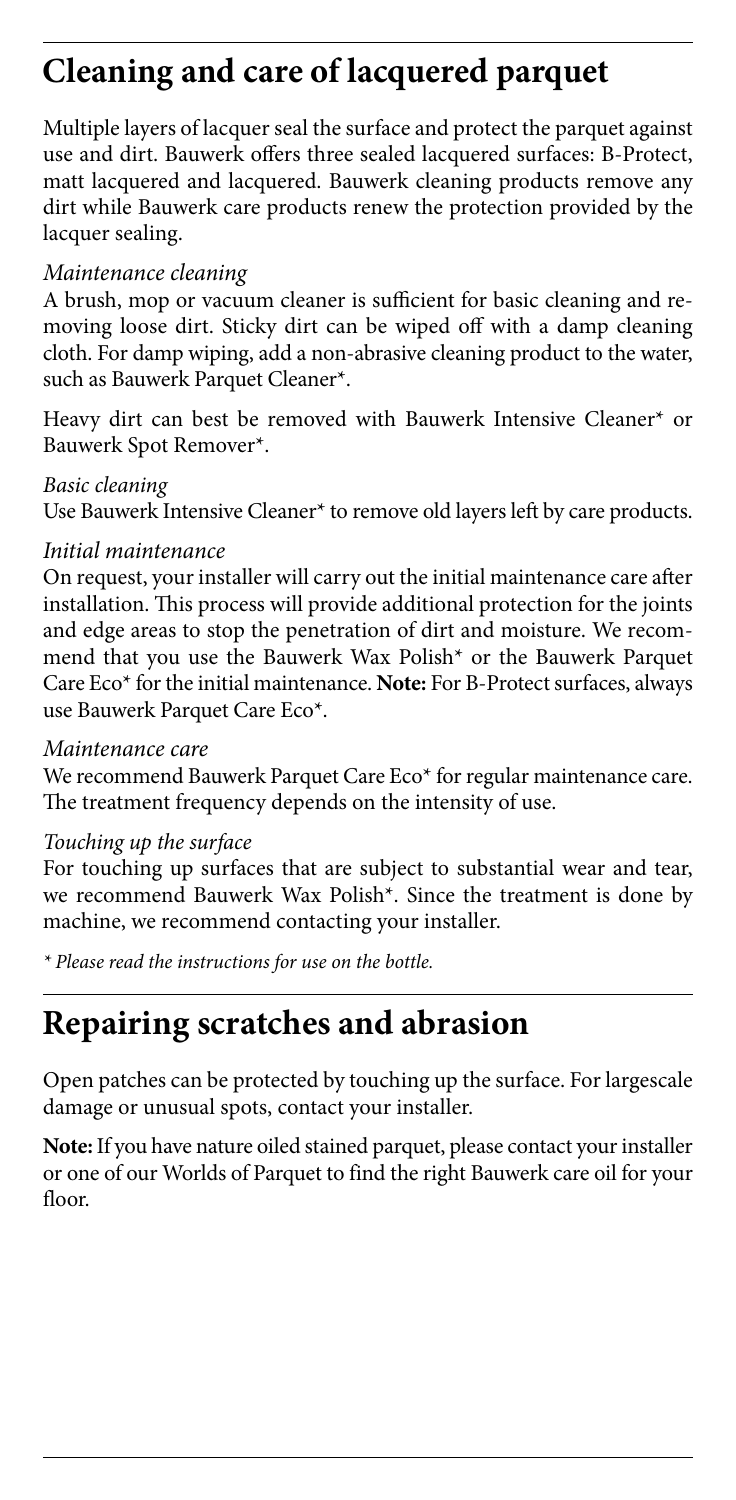# **General information for your parquet floor**

- › An effective dust matt or grating at the entrance can help prevent sand and dirt getting on your parquet floor.
- › Place soft felt sliders on the legs of your furniture, chairs, and tables to prevent scratches and gouging.
- › For areas of heavy use, such as through office chair rollers, it is recommended that you use a standard protective matt out of transparent plastic.
- › Use soft chair rollers and clean these regularly.
- › Maintaining a healthful room climate is vital for the value retention of our parquet floor and the wellbeing of those who use it. Especially in winter, we recommend that you make sure that there is sufficient humidity (for example, through a humidifier).
- › For those types of wood, which expand and contract considerably (such as beech), larger gaps can appear in winter. By humidifying the air and maintaining a healthful room climate (20 to 22 °C and during heating period 35 to 45% humidity), you can reduce the amount of this contraction.
- › When the underfloor heating is on, the surface temperature should never exceed 29 °C

The instruction information in this brochure is based on our many years of experience. Our guarantee is basically limited to the quality of our products. We cannot assume any liability for the incorrect or unprofessional application.

# **Note:**

- › Never use all-purpose cleaners containing ammonia.
- › Do not flood the floor with water. This can cause damage through swelling. We also recommend that you do not use a steam cleaner.
- › Remove water or other fluids from the floor as soon as possible.
- › Only use microfibre or cotton cloths recommended by Bauwerk.